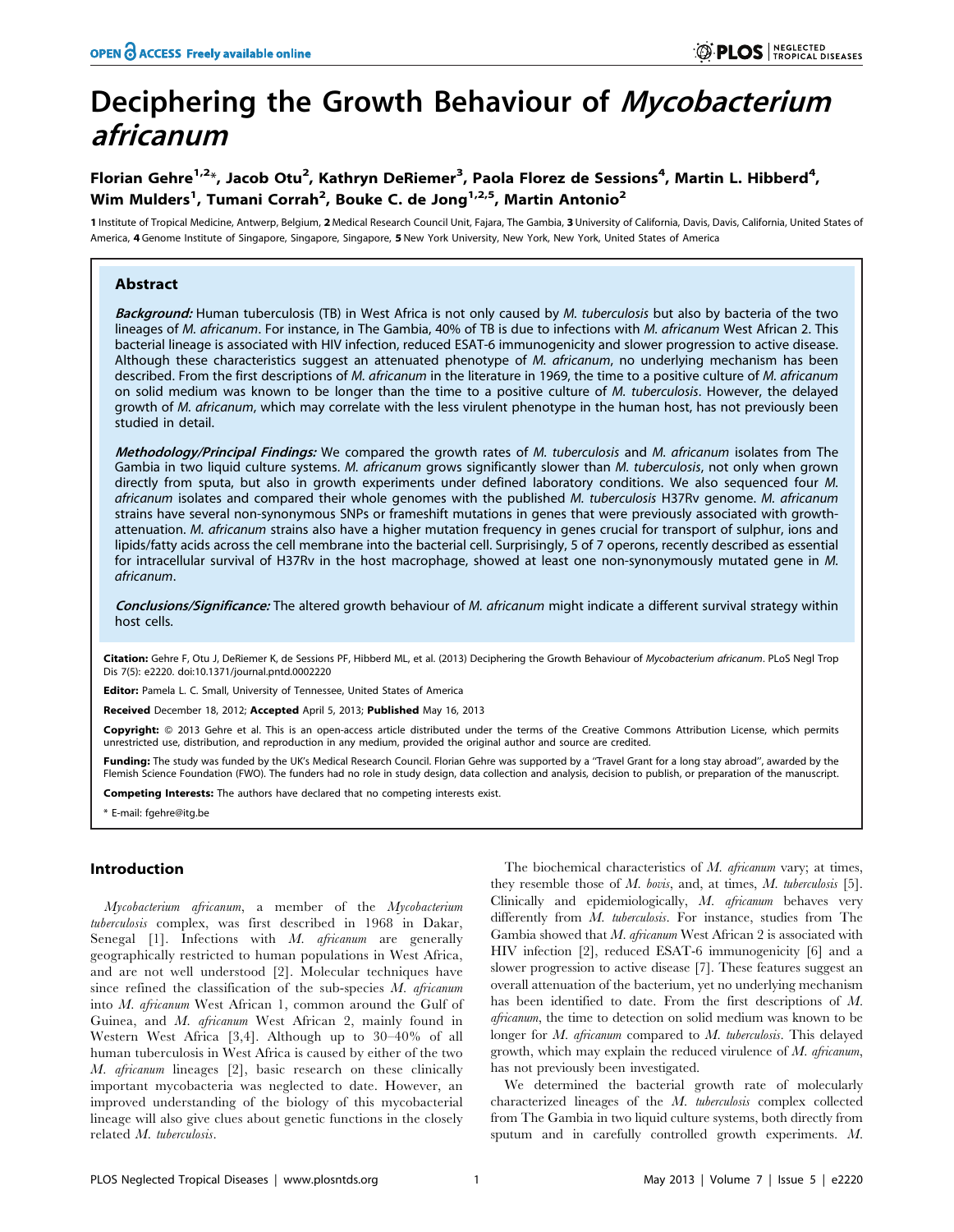#### Author Summary

Mycobacterium tuberculosis and Mycobacterium africanum are the two major lineages within the M. tuberculosis complex that cause human tuberculosis in West Africa. Despite being closely related, the outcome after infection differs between these two pathogens. Although M. africanum has not yet been studied to the same extent as M. tuberculosis, M. africanum is less likely to stimulate the host immune system or to progress to active disease. We hypothesized that this somewhat attenuated phenotype is due to the slower growth of M. africanum within the host. Therefore, we analysed clinical isolates from 522 patients with tuberculosis in The Gambia. M. africanum West Africa 2 strains grew more slowly than M. tuberculosis. We sequenced four *M. africanum* strains and identified several candidate genes that may cause the growthattenuation of the bacteria. Describing the fundamental genomic and phenotypic differences between M. tuberculosis and M. africanum will enable us to better understand the virulence mechanisms that make M. tuberculosis one of the most successful bacterial pathogens, and to discover potential strategies to interfere with mycobacterial pathogenicity.

africanum West-African 2 (from now on referred to as M. africanum) grows significantly slower than M. tuberculosis in all of the culture systems we used. By comparisons of genetic sequence data, M. africanum strains have several mutations in genes that were previously associated with growth-attenuation in  $M$ . tuberculosis H37Rv. This high mutation frequency was also observed in functional groups of molecular membrane transport systems that translocate macromolecules and nutrients across the cell membrane into the bacterial cell. We conclude that the altered growth behaviour of  $M$ . *africanum* may be a different survival strategy within the host.

## Materials and Methods

## Mycobacterial growth curves from sputum and from standardized inoculum

In the context of several TB cohort studies, we collected clinical isolates from patients with smear positive pulmonary TB. Each TB patient submitted up to three sputum samples. Sputum was decontaminated using NALC-NaOH and inoculated into either BACTEC MYCO/F-Sputa vials (for the BACTEC 9000, BD) and/or BACTEC MGIT 960 Tubes supplemented with PANTA (for BACTEC MGIT 960, BD). The tubes were incubated at  $37^{\circ}$ C and the ''Time to Positivity'' (manufacturer-set threshold: 75 Growth Units) was recorded in days. Tubes were incubated for a maximum of 42 days.

In a second experiment we compared the growth rates of M. tuberculosis laboratory strain Mt14323 [8] and clinical M. africanum isolate ITM 080552 in a controlled laboratory setting, using defined inocula. For each strain, a standardized inoculum was prepared from a fresh subculture of 21 days with a turbidity of McFarland N° 0.5. The  $OD_{492 \text{ nm}}$  and  $OD_{595 \text{ nm}}$  were measured and the bacterial suspension was adjusted to  $OD = 0.01 - 0.03$ . A dilution of 1:10 was prepared in distilled water. From this dilution we made a half logarithmic dilution series and 100 µl of each dilution was inoculated in triplicate into MGIT960. To estimate colony-forming-units (CFU) each inoculum was plated on 7H11 plates. Growth curves were monitored using the BD Epicentre software, data were extracted, and the length of the lag phase or ''Time to Positivity'' for each strain to reach the ''positivity threshold'' of 75 growth units (GU) was measured. Furthermore, the actual growth rate or doubling time was determined as the time needed for a strain to grow from 5000GU to 10000GU. We used the non-parametric Wilcoxon rank sum test to compare the median time to positivity for M. tuberculosis versus M. africanum.

#### Ethical statement

The samples used are all from the MRC strain collection, which comprises strains from various studies that were conducted over the last years. All these studies obtained ethical approval, informed consent from patients and samples were anonymized.

#### Genotyping mycobacterial isolates

Genotyping was done using spoligotype analysis [9] and PCR for Large Sequence Polymorphisms [4] on the mycobacterial DNA from one isolate from each patient, with the assumption that all samples from the same patient contained the same mycobacterial isolate. Isolates were grouped in phylogenetically distinct lineages within the M. tuberculosis complex, as previously defined [4].

#### Next generation sequencing for whole bacterial genomes

We sequenced the genomes of four M. africanum West Africa 2 isolates, three that originated from The Gambia and one publicly available strain from Senegal. We re-sequenced the published strain GM041982 [10], two randomly selected Gambian isolates 03/03910 and 03/030671 from MRC's strain collection, and strain ATCC 35711.

Library preparation.  $2.5 \mu g$  of genomic DNA products of each sample were combined and fragmented into a peak size range of 200–400 bp using the Covaris S2 (Covaris, Woburn, MA, USA) (shearing conditions - Duty cycle: 20%; Intensity: 4; Cycles per burst: 200; Time: 360 seconds). After fragmentation, the samples were purified using the Qiagen PCR purification kit (Qiagen, Valencia, CA, USA). Fragmented products were quality-checked (2100 Bioanalyzer on a DNA 1000 Chip, Agilent Technologies, Santa Clara, CA, USA). The NEB Next DNA Sample Prep Master Mix kit (New England Biolabs, Ipswich, MA, USA) was used. Library preparation entailed: end-repair, A-tailing and ligation of adapters according to the manufacturer's instructions. Size selection was conducted on a Pipen Prep from Sage Science, fragments in the range 300–500 bp were selected. Then a qualitycheck of the size selected product was run on the 2100 Bioanalyzer (DNA High Sensitivity DNA Chip). Finally, using the Multiplexing Sample Preparation Oligonucleotide Kit (Illumina, San Diego, CA, USA), samples underwent 14 PCR cycles to incorporate indexes followed by Agencourt AMPure XP magnetic bead (Beckman Coulter, Brea, CA, USA) clean up according to manufacturer's instructions. One more quality check was conducted using the Bioanalyzer with a run on a DNA 1000 Chip, and all samples were adjusted to a final concentration of 10 nM. A qPCR step was performed to ensure all material sent for sequencing contained the adaptors and indexes. We used the LightCycler 480 SYBR Green I Master mix (Roche Applied Science, Indianapolis, IN, USA) in a LightCycler 480 II real time thermal cycler (Roche Applied Science, Indianapolis, IN, USA) according to the manufacturer's instructions.

Multiplexed sequencing. Next generation sequencing was done using Illumina Hiseq 2000 flow cell,  $2\times76$  base pair-end runs. PhiX was used as control. Sequencing was carried out by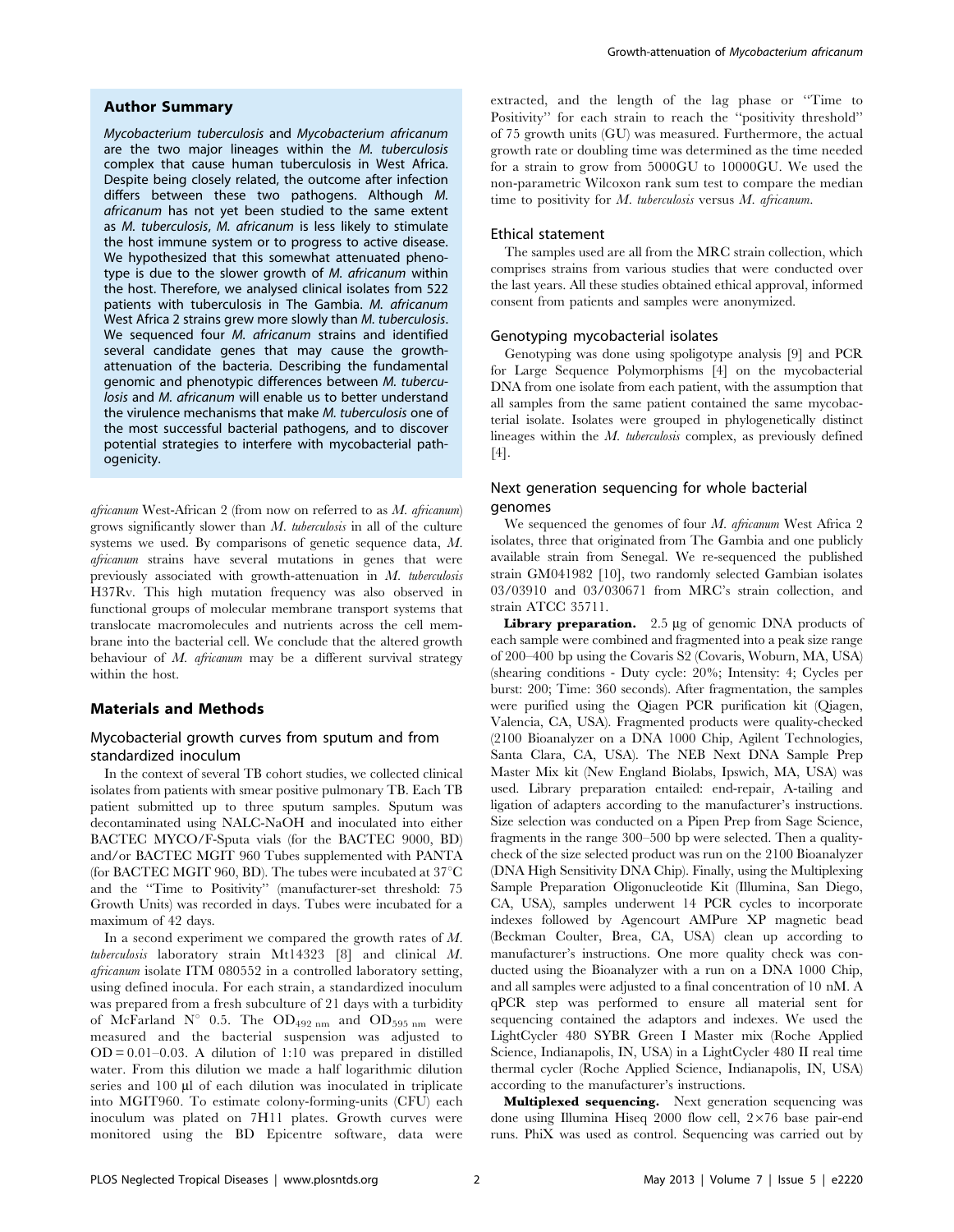Genome Technology Biology team in Genome Institute of Singapore.

Analysis of whole genome sequences. Unix Korn Shell was used to access the server and perform the analysis. Scripts written by the bioinformatics team in GIS were used to do assembly, call SNPs and build a phylogeny tree for the sample set. CLC Genomics was used to visualize quality of the reads, mapped SNPs and align sequences.

## Genetic comparison of M. tuberculosis H37Rv and M. africanum

We compared selected genes from the M. tuberculosis H37Rv genome [11] with their respective homologues of the sequenced M. africanum strains. We only considered single nucleotide polymorphisms (SNPs) or deletion/insertion polymorphism (DIPs) that were common to all four  $M$ . *africanum* strains. Genes that were only mutated in some of the sequenced strains were considered to be uncommon to M. africanum and were considered wildtype genes. The analysed set of genes which is responsible for attenuated growth in vitro was extracted from a previous publication [12]. Genes and operons essential for in vivo growth within macrophages were recently published [13]. Genes encoding nutrient and macromolecule transport mechanisms were identified from the literature [14–17] and by a NCBI PubMed search. Additionally, genes annotated as transporters were identified in the TubercuList database (http://tuberculist. epfl.ch/). In both searches, genes encoding transport proteins with unknown substrate specificity or annotated drug/antibiotic efflux pumps were excluded from the analysis. To compare the proportion of genes carrying non-synonymous SNPs between groups the Fisher's exact test was conducted and the results were considered significant at the level of  $p \le 0.05$ , assuming the likelihood of a Type I error was  $\alpha = 0.05$ .

## Predicting the impact of non-synonymous mutations on protein function

To understand whether an amino acid substitution affected protein function in  $M$ , africanum, we conducted an analysis using the SIFT (''Sorting Intolerant from Tolerant'') Sequence algorithm (http://sift.bii.a-star.edu.sg/www/SIFT\_seq\_submit2.html) [18]. The parameters were used at their default setting and the gene sequences and respective substitutions were analysed using the ''UniProt-SwissProt+TrEMBL 2010\_09 database'' as reference.

#### Results

## Growth curves from sputum

Among isolates from 552 TB cases the prevalence of M. africanum West Africa 2 ( $n = 223$ ) was 40%, consistent with previously reported results [19]. From these 552 patients a total of 1333 positive cultures  $(M.$  tuberculosis  $n = 823$ , M. africanum  $n = 510$ ) were obtained and analysed in the study (Figure 1). In both liquid culture systems, the median time to culture positivity was significantly shorter for M. tuberculosis (Bactec 9000: 13d, MGIT960: 9d) relative to M. africanum (Bactec 9000: 21d, MGIT960: 15d) (see Table 1 and Fig. 2).



Figure 1. Culture methods and spoligotyping results from isolates obtained from sputum samples of 552 patients in the study. doi:10.1371/journal.pntd.0002220.g001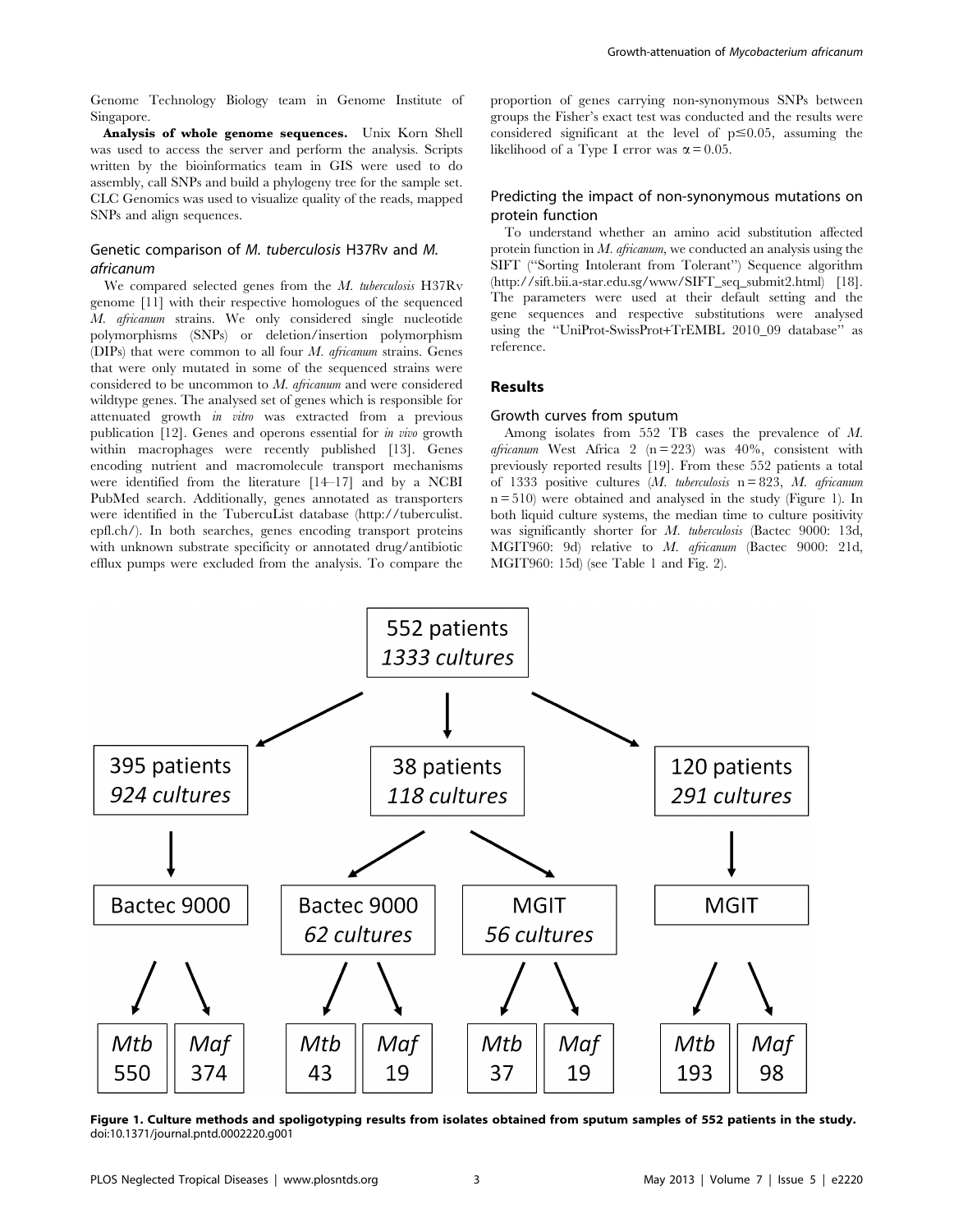Table 1. Growth of M. tuberculosis complex isolates from sputum in The Gambia in two liquid culture systems.

| <b>Bactec MGIT</b><br>Bactec 9000<br>M. africanum<br>Number of cultures<br>393<br>117<br>Median days to growth<br>21<br>15<br>$2 - 42$<br>$2 - 40$<br>Range<br>M. tuberculosis<br>Number of cultures<br>230<br>593<br>Median days to growth<br>9<br>13<br>$2 - 42$<br>$1 - 22$<br>Range<br>P value $*$<br>< 0.00005<br>$<$ 0.00005 |  |  |
|------------------------------------------------------------------------------------------------------------------------------------------------------------------------------------------------------------------------------------------------------------------------------------------------------------------------------------|--|--|
|                                                                                                                                                                                                                                                                                                                                    |  |  |
|                                                                                                                                                                                                                                                                                                                                    |  |  |
|                                                                                                                                                                                                                                                                                                                                    |  |  |
|                                                                                                                                                                                                                                                                                                                                    |  |  |
|                                                                                                                                                                                                                                                                                                                                    |  |  |
|                                                                                                                                                                                                                                                                                                                                    |  |  |
|                                                                                                                                                                                                                                                                                                                                    |  |  |
|                                                                                                                                                                                                                                                                                                                                    |  |  |
|                                                                                                                                                                                                                                                                                                                                    |  |  |
|                                                                                                                                                                                                                                                                                                                                    |  |  |

\*Wilcoxon rank sum test comparing median time for M. africanum vs. M. tuberculosis.

doi:10.1371/journal.pntd.0002220.t001

#### Growth curve from standardized inoculum

To further compare the growth dynamics of the two lineages, we inoculated  $5.9\times10^3$  CFU/ml and  $8.3\times10^3$  CFU/ml of M. tuberculosis and M. africanum, respectively, into MGIT tubes and incubated them at  $37^{\circ}$ C. The lag phase or "time to positivity" was 175.2 hours (7.30 days) for M. tuberculosis strain Mt14323 and 213.00 hours (8.88 days) for M. africanum strain ITM 080552. Furthermore, we determined the doubling time of M. tuberculosis to be 20.16 h, in contrast to the doubling time of 24.12 h for M. africanum (see Figure 3).

## Genetic comparison of M. tuberculosis H37Rv and M. africanum

Growth attenuating genes. Based on transposon insertion and gene-disruption, a set of 42 growth-attenuating genes was previously identified [12]. Each of these genes resulted in growthattenuation when inactivated through transposon insertion. In our study, 12 of the 42 growth-attenuating genes had non-synonymous mutations, and 4 of these genes were affected in their protein function as predicted by SIFT analysis. For a detailed list of the genes and their mutations see table 2.

Essential genes. M. tuberculosis genes were previously classified into two groups: essential or non-essential for *in vitro* growth [12].We selected the 614 essential genes described for M. tuberculosis H37Rv and genetically compared them with their respective homologues in  $M$ . africanum. We found that 132 (21%) of 614 essential M. africanum genes contained non-synonymous mutation(s) which resulted in an amino acid change within the respective proteins. We considered the 21% percentage difference to be the baseline difference between the genomes of M. tuberculosis H37Rv and M. africanum (see Table 3).

Transporter genes. We identified a total of 132 genes that were common to both M. tuberculosis H37Rv and M. africanum and that were described or annotated as genes encoding structural components of membrane transporters from the literature and publicly available databases. The 132 genes included transporters specific for nutrients as well as for the transport of macromolecules. We found that  $M$ . africanum genes encoding sulphur transporters, ion transporters and fatty acids transporters were significantly more likely to carry a nonsynonymous mutation than essential M. africanum genes (see Table 3 and Figure 4). No such effect was observed in genes



Figure 2. Frequency distributions for the Time-to-Positivity of mycobacterial cultures in two liquid culture systems. All samples were incubated for 42 days. Upper panels: results for the Bactec 9000, Lower panels: Bactec MGIT 960, solid bars: M. tuberculosis, open bars: M. africanum. doi:10.1371/journal.pntd.0002220.g002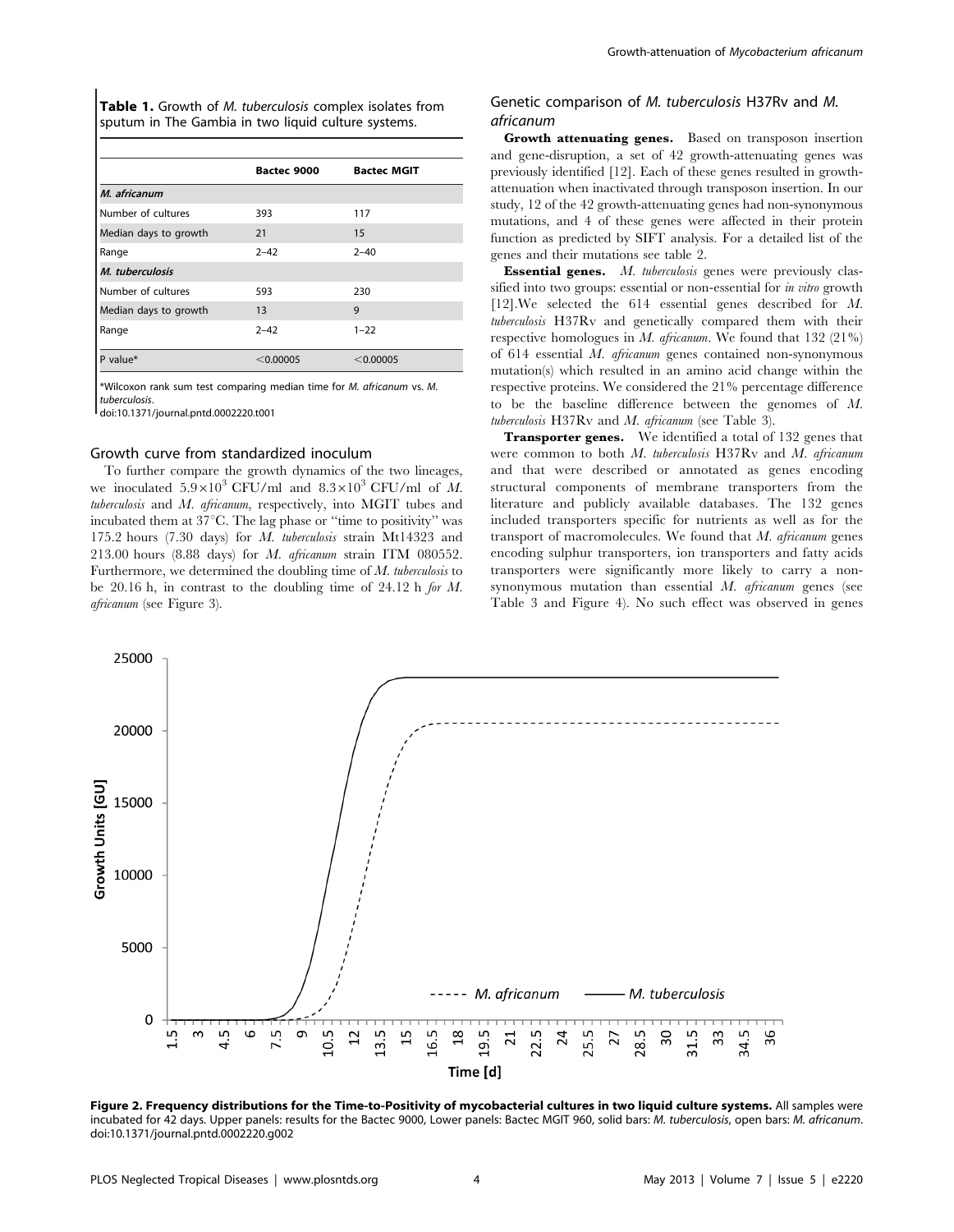

Figure 3. In vitro growth curves from standardized inocula. M. tuberculosis (solid line) and M. africanum (dashed line) were grown from standardized inocula in Bactec MGIT 960 and measured growth units (GU) are plotted versus time [days]. doi:10.1371/journal.pntd.0002220.g003

encoding carbohydrate, amino acid or peptide transporters. Interestingly, we found transporter systems specific for nitrogen were hyper- conserved and were less likely to be mutated when compared with essential genes.

Genes essential for intracellular survival. We studied a group of 7 operons that were previously described as crucial for the intracellular survival of M. tuberculosis H37Rv in macrophages [13]. We found that five out of seven operons had at least one mutated gene in M. africanum (see Fig. 5). Although the pstA1 gene of the phosphate transport operon was mutated in  $M$ . africanum GM041182 and ATCC35711, this was not a common trait of all analysed M. africanum strains.

## **Discussion**

M. africanum grows slower than M. tuberculosis, with delayed culture positivity (by 4–6 days) when grown from sputum in modern liquid culture systems. Although these liquid culture systems are only indirectly measuring growth by detecting oxygen or radioactive precursor consumption as a proxy for growth, they are well suited to compare the growth behaviour of different bacterial isolates. The observed growth differences between the two lineages were further emphasized by a survival analysis which was adjusted for smear grade, and we estimated a Hazard ratio  $(HR) = 0.40$  (95%CI 0.35–0.47, p<0.0005). Consistent with this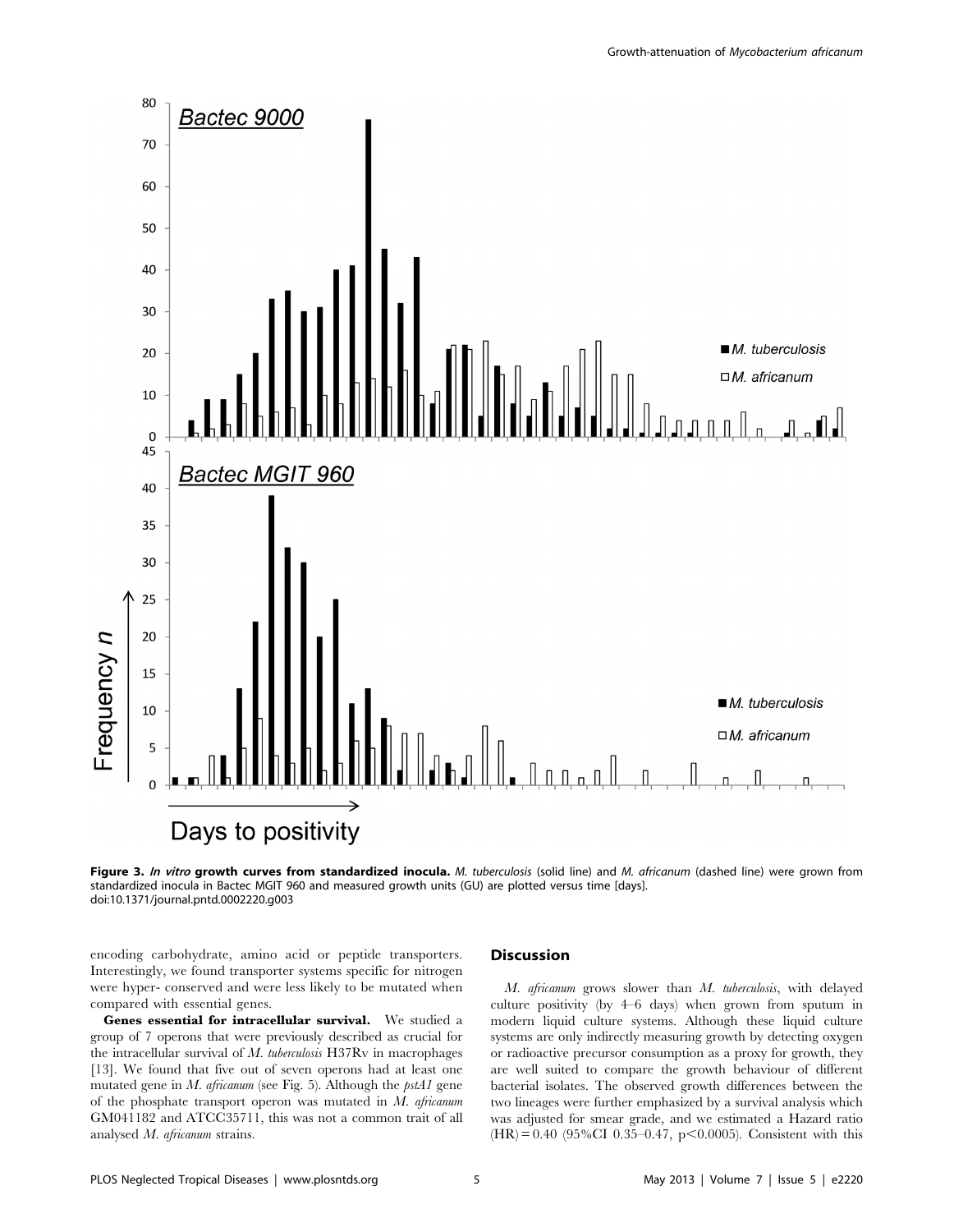Table 2. List of growth-attenuating genes with non-synonymous or frameshift mutations in M. africanum.

| Gene<br>name<br>H37Rv | <b>MAF</b><br>homologue | <b>Product/Function</b>                                                                                  | <b>Mutation in MAF</b>               | Amino acid<br>change in<br><b>MAF</b>  | <b>SIFT analysis</b>                            |
|-----------------------|-------------------------|----------------------------------------------------------------------------------------------------------|--------------------------------------|----------------------------------------|-------------------------------------------------|
| <b>Rv0862c</b>        | MAF 08710               | Conserved protein/Function unknown                                                                       | C480A, T2246C                        | None,<br>L749V                         | Affects protein<br>function                     |
| Rv1096                | MAF 11110               | Possible Glycosyl Hydrolase/Probably involved in<br>Carbohydrate degradation                             | C814T                                | P272S                                  | ٠                                               |
| Rv1125                | MAF 11410               | Conserved hypothetical protein/Function unknown                                                          | A301G, G855C, T897C                  | S101G                                  | $\overline{\phantom{a}}$                        |
| <b>Rv1178</b>         | MAF 11970               | Probable Aminotransferase/Function unknown                                                               | C741T, C953T                         | A318V                                  | ÷,                                              |
| glgP                  | glgP                    | Probable Glycogen phosphorylase/Allosteric enzyme in<br>carbohydrate metabolism                          | G2192A, G2401T                       | G731D.<br>A801S                        |                                                 |
| <b>Rv1592c</b>        | MAF 16040               | Conserved hypothetical protein/Function unknown                                                          | A963G, A964G                         | <b>I322V</b>                           | ÷,                                              |
| <b>Rv2112c</b>        | MAF 21240               | Deamidase/Deamidates the C-terminal Glutamine<br>of PUP                                                  | C20G, C1499T                         | <b>P7R. A500V</b>                      | Affects protein<br>function (low<br>confidence) |
| aceE                  | aceE                    | Pyruvate Dehydrogenase E1 component/involved<br>in energy metabolism                                     | G2329A                               | A777T                                  | Affects protein<br>function                     |
| mbtB                  | mbtB                    | Phenyloxazolin synthase/Biogenesis of the Hydroxyphenyl-<br>oxazoline-containing siderophore mycobactins | C2932T                               | <b>L978V</b>                           |                                                 |
| recA                  | recA                    | Recombinase A/Nucleotide Excision Repair                                                                 | A1697C                               | O566P                                  | Affects protein<br>function                     |
| <b>Rv3282</b>         | MAF 32920               | Conserved hypothetical protein/Function unknown                                                          | C434A                                | T145K                                  | $\qquad \qquad \blacksquare$                    |
| qlpK                  | glpK                    | Probable Glycerol Kinase/Glycerol utilization                                                            | T1379C, (Pseudo-gene<br>in GM041182) | V460A.<br>(Pseudo-gene<br>in GM041182) | (Pseudogene in<br>GM041182)                     |

doi:10.1371/journal.pntd.0002220.t002

diagnostic observation, we determined a longer doubling time of M. africanum in growth experiments in which the inoculum was carefully standardized by CFU. One limitation of this approach is that it is not clear whether cording differs between  $M$ . africanum and M. tuberculosis, which could potentially impact on CFU standardization. Also testing a wider range of isolates together with comparative genomics could enhance the power of the in vitro experiments in the future. However, both our findings on growth from sputum and standardized inoculum are consistent with other studies, as the measured doubling times for both of the lineages were in the same range as previously described by Bold et al. [20]. Our results also reproduced the initial observations from Senegal in 1968, when isolates, identified as M. africanum by biochemical methods, yielded growth on solid media later than M. tuberculosis isolates [1]. Therefore, Castets in 1979 recommended incubation for 90 days for the detection of M. africanum on solid media [21]. However, with the advent of modern automated liquid culture systems, the original recommendations need to be adjusted and redefined. For the current study, we incubated all samples for 42 days, as recommended by the manufacturer of the liquid culture systems. Although 42 days are sufficient to detect M. tuberculosis strains, the frequency distributions indicated that for M. africanum strains a longer incubation period might be advisable. For instance, in the Bactec 9000, only seven cultures turned positive on the very last day of the incubation period. For this reason, the Bactec MGIT960 seems preferable and better suited for the cultivation of M. africanum, as overall incubation times decreased and detection of culture positivity can be achieved faster. Therefore to evaluate the potential of these liquid cultures systems as diagnostic tools for M. africanum detection, further long-term growth studies need to determine the maximum  $M$ . africanum specific incubation times. Such studies could also evaluate whether the currently applied incubation protocols resulted in an underestimation of M. africanum prevalence or failed to detect mixed infections.

The selective advantage of the growth delay of M. africanum is not clear. However comparison of the genome sequences of M. tuberculosis H37Rv and M. africanum give some clues to the underlying mechanisms. First, we investigated a group of genes, each of which has already been described to result in in vitro growth-attenuation of M. tuberculosis H37Rv upon transposon (TraSH) inactivation [12]. Of 42 growth-attenuating genes, 12 genes contained non-synonymous mutations or were pseudogenes due to frameshift mutations in M. africanum. In particular, 4 gene products (Rv2112c/MAF\_21240, Rv0862c/MAF\_08710, AceE, RecA) were predicted by SIFT analysis to be affected in their protein function. These four proteins are the most likely candidates responsible for the observed growth attenuation in M. africanum. A fifth identified gene,  $glpK$ , is a pseudogene in GM041182 or with non-synonymous mutations in the other 3 strains, yet SIFT analysis identified the amino acid substitution to be tolerated by the bacteria. Therefore the Glpk protein is most likely functional in 3 out of 4 M. *africanum* strains and is not a common cause for the observed, slower growth.

We further hypothesized that a reduction and/or deficiency of molecular membrane transporters could limit growth of M. africanum. For instance, the knock-out of outer membrane Msp porins and a subsequent reduced sugar and phosphate uptake led to a slower growth rate of  $M$ . smegmatis [22]. Similarly it was previously suggested that the slower growth of  $M$ . tuberculosis, when compared to the fast-growing Mycobacterium smegmatis, could be due to the loss of several sugar transporters [17]. Therefore we aimed to determine the status of known transport mechanisms in the sequenced M. africanum genomes and M. tuberculosis H37Rv.

We identified 132 membrane transporter genes common to the two mycobacterial lineages. In M. africanum, there were signifi-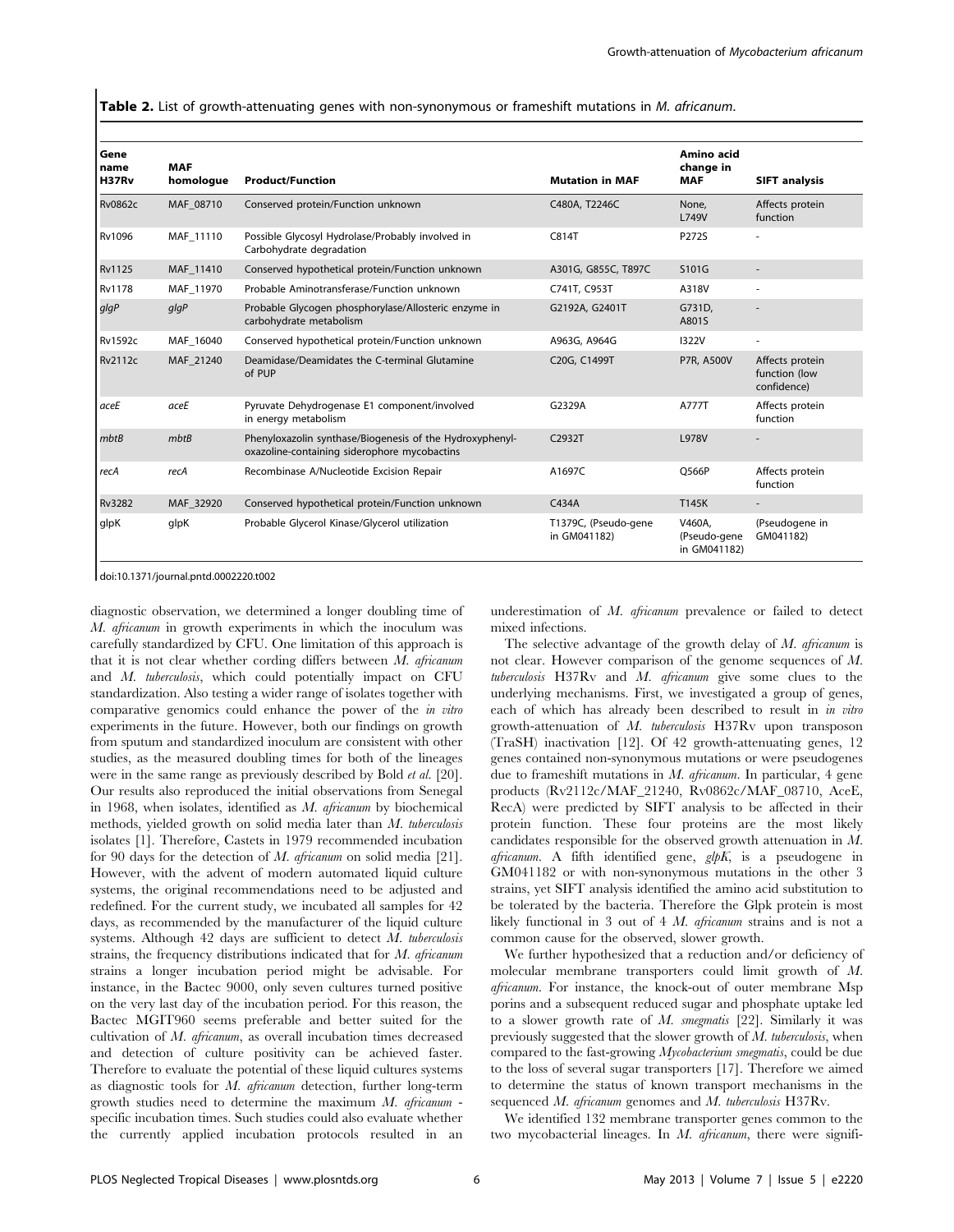| Table 3. Comparison of certain gene groups in <i>M. dificanum</i> compared to essential genes mapped against <i>M. tuberculosis</i> H37Rv. |                 |                |                                                    |                    |               |                       |                                              |
|--------------------------------------------------------------------------------------------------------------------------------------------|-----------------|----------------|----------------------------------------------------|--------------------|---------------|-----------------------|----------------------------------------------|
|                                                                                                                                            |                 |                |                                                    |                    |               |                       |                                              |
|                                                                                                                                            |                 | Wildtype genes | Genes with non-synonymous/<br>frameshift mutations |                    | <b>Total</b>  | OR, (CI95%)           | Fisher's exact test (one-<br>tailed p-value) |
|                                                                                                                                            | z               | ಕ್ಗೆ           | z                                                  | ಕ್ಗೆ               |               |                       |                                              |
| Transporter genes                                                                                                                          | 89              | (67)           | 43                                                 | $\left( 33\right)$ | 132           | $0.6(0.38 - 0.86)$    | 0.0054                                       |
| Peptide transport                                                                                                                          |                 | (78)           |                                                    | (22)               | Ō             | $1.0 (0.21 - 5.08)$   | 0.6582                                       |
| Amino acid transport                                                                                                                       | $\frac{8}{2}$   | (78)           |                                                    | (22)               | 23            | $1.1(0.39 - 2.94)$    | 0.5626                                       |
| Carbohydrate transport                                                                                                                     | $\frac{3}{2}$   | (72)           |                                                    | (28)               | $\frac{8}{2}$ | $0.7(0.25 - 2.03)$    | 0.3475                                       |
| Nitrogen transport                                                                                                                         |                 | (100)          | c                                                  | ම                  |               |                       | 0.1632                                       |
| Phosphorous transport                                                                                                                      | $\tilde{1}$     | (93)           |                                                    | $\overline{C}$     | 4             | 3.9 (0.50-29.88)      | 0.1377                                       |
| Sulphur transport                                                                                                                          |                 | (43)           |                                                    | (57)               |               | $0.2(0.05 - 1.01)$    | 0.0553                                       |
| Lipid transport                                                                                                                            | 6               | (43)           | $\infty$                                           | (57)               | 4             | $0.2(0.07 - 0.60)$    | 0.0045                                       |
| lon transport                                                                                                                              | 22              | (55)           | $\frac{8}{1}$                                      | (45)               | ੩             | $0.3(0.17 - 0.64)$    | 0.0012                                       |
| Required operons/genes for intracellular survival (from [13])                                                                              | $\overline{23}$ | (68)           |                                                    | (32)               | 34            | $0.6$ $(0.27 - 1.20)$ | 0.1044                                       |
| Essential genes for optimal in vitro growth (from [12])                                                                                    | 482             | (62)           | 132                                                | (21)               | 614           |                       |                                              |
| doi:10.1371/journal.pntd.0002220.t003                                                                                                      |                 |                |                                                    |                    |               |                       |                                              |

cantly more genes encoding sulphur/sulphate-, lipid/fatty-acid, and ion-transporter with non-synonymous or frameshift mutation than in essential genes.

Although sulphur is an essential nutrient for mycobacterial survival and virulence (for review see [16,23]), we identified (protein function affecting, SIFT) mutations in the  $\epsilon y s TWA/subI$ ABC-transporter of M. africanum. Since subI-knock out mutants of M. bovis were restricted in their sulphate uptake [24], it is conceivable that  $M$ . *africanum* strains are similarly impaired in their import of sulphur. Although there was speculation that Rv1739c, another predicted sulphate transporter [25] could compensate for the loss of the cysTWA/subI transport system [26], it is unlikely because this protein is likewise potentially inhibited in its protein function due to a SNP mutation. Whether the hypothetical sulphate-transporter Rv1707, which carries a tolerated amino acid change in  $M$ . *africanum*, is a functional sulphate transport mechanism still has to be experimentally confirmed.

A second group of highly mutated M. africanum genes encode for ion transport mechanisms. Unfortunately, the knowledge about this important group of proteins is still scarce [14]. However, KefB, a potassium/proton antiporter that controls the early acidification of the phagosome, was mutated and impaired in its protein function (SIFT) in M. africanum [27]. Also, knock-out mutants of the  $Mg^{2+}$ -transporter MgtC, which is potentially affected in its protein function  $(SIFT)$  in M. africanum, had impaired growth under certain in vitro conditions [28]. Another group of heavy-metal ion transporter genes in  $M$ . tuberculosis, ctpA-ctpV, are very different in  $M$ . africanum. For instance  $ctpV$ , one of the best studied members of this family, yet with a tolerated (SIFT) mutation in M. africanum, is key for mycobacterial copper homeostasis and virulence [29]. Similarly, the iron-specific ABCtransporter IrtAB, in which the IrtA subunit has an intolerable amino acid substitution (SIFT) in  $M$ . africanum, is not only crucial for survival in iron-deficient conditions, but is also required to effectively establish infection in the experimental murine host [30]. Most importantly, all the above mentioned ion transporter genes have one thing in common: they were found to play key roles in the intracellular survival of the bacteria within the phagolysosome of macrophages [27–30]. It is surprising that genes important for this crucial step of mycobacterial pathogenesis were among the least conserved in M. africanum, which could indicate that M. africanum might pursue a different intracellular survival strategy than M. tuberculosis to cope with the harsh environment within a phagolysosome.

Therefore we investigated 7 putative operons that were previously described as essential for the intracellular survival of M. tuberculosis H37Rv in macrophages [13]. Components of the sugar transport system (sugA/B/C/lpqY) were hyperconserved among the M. africanum isolates. Similarly, with the exception of pstA1, all M. africanum genes encoding phosphorous transporters were conserved amongst the sequenced isolates. Our results suggest that both pathways are equally important for  $M$ . tuberculosis and M. africanum. However, we found a remarkable difference between the two lineages. In the course of host macrophage infection, lipids become increasingly more important and replace carbohydrates as the major carbon source [17], and 3 operons of lipid metabolism (Rv3540c–Rv3545c, Rv3550–Rv3552, Rv3569c–  $Rv3570c$ ) were described to be required for mycobacterial survival [13]. Interestingly, all of these operons have at least one mutated gene in  $M$ . africanum. Consistently,  $8/14$  mmpL genes, that likely transport lipids/fatty acids across the membrane, have altered amino acid sequences, including a frameshift mutation in mmpL13a that results in a pseudogene. Of note, mmpL3, which is one of 5 conserved mmpL genes in the obligate intracellular M. leprae, was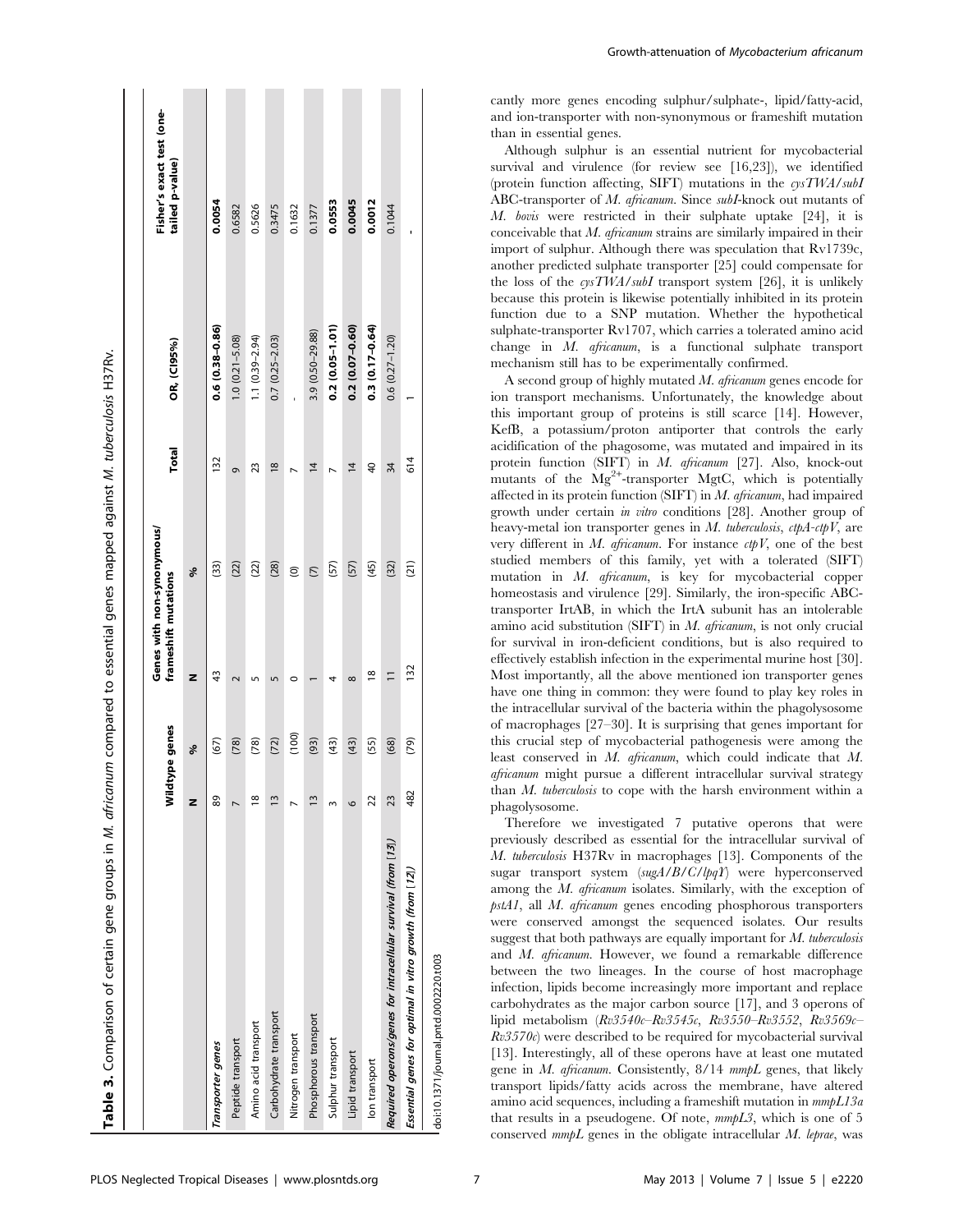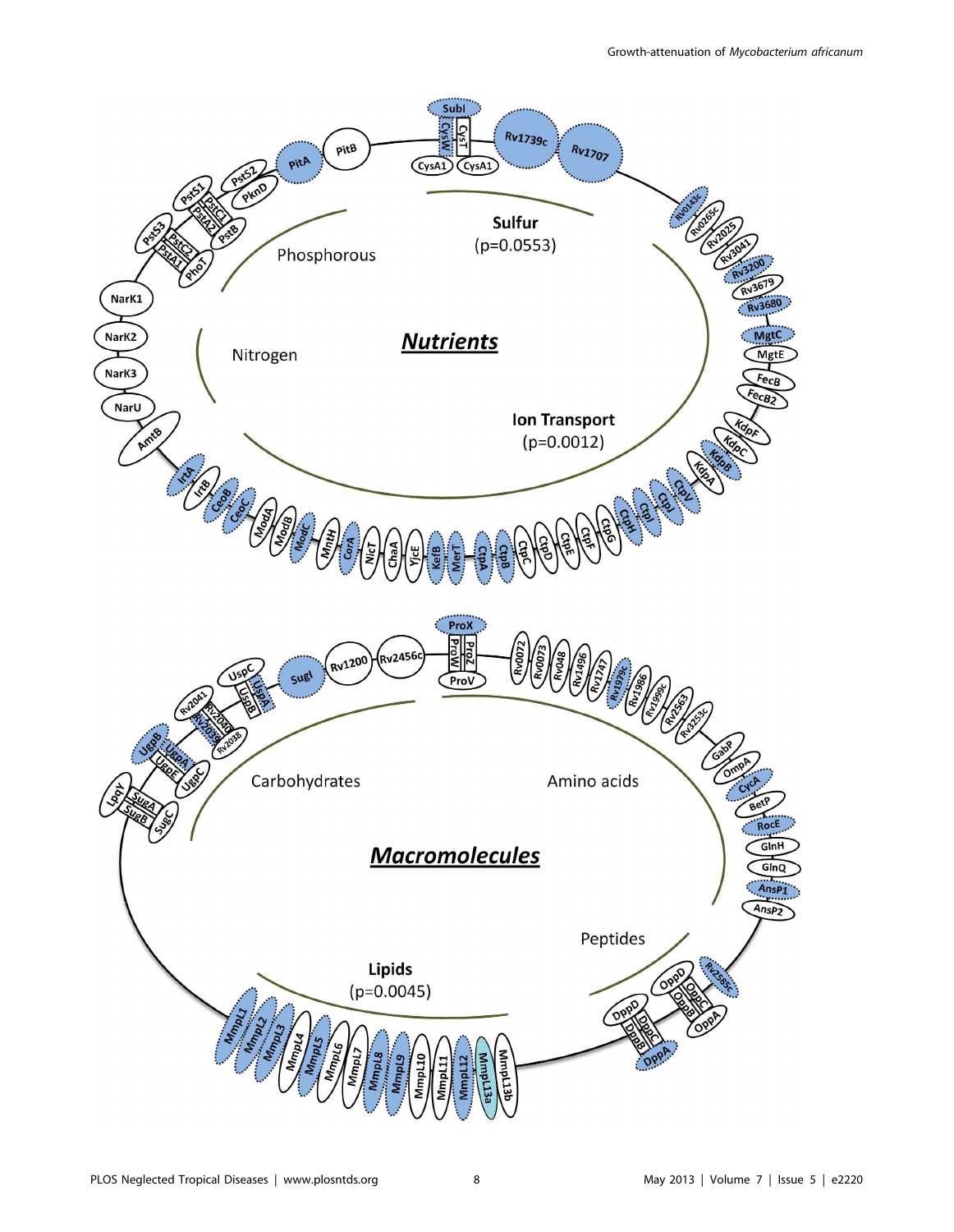Figure 4. Schematic overview of molecular transport mechanisms present in M. africanum. Genetic information of 132 genes encoding various families of membrane transporters was compared between the sequenced M. africanum strains and M. tuberculosis H37Rv. The analysis comprised both, transport mechanisms specific to nutrients and macromolecules (upper and lower figure). Genes that are identical to the wildtype M. tuberculosis H37Rv gene homologue are displayed with a solid border line and white background. Genes, with non-synonymous mutation are displayed in blue with dashed lines. Genes with a frameshift mutation, are displayed with striped background. doi:10.1371/journal.pntd.0002220.g004

shown to be the only gene of this family to be essential for viability of M. tuberculosis [31]. However, mmpl3 is potentially affected in its protein function  $(SIFT$  analysis) in *M. africanum*. Other genes, essential for survival in macrophages, belong to a putative operon spanning from  $Rv3864$  to  $Rv3878$  [13], a genetic region that partially includes the RD1 locus encoding the ESX-1 secretion system and its virulence genes such as esxA (encoding ESAT-6) and  $exB$  (encoding CFP-10). One of the genes,  $Rv3864$  (espE), had a non-synonymous SNP in one  $M$ . africanum isolate and a frameshift mutation in the remaining three sequenced M. africanum strains. This is interesting as Rv3864 was associated with virulence, yet it is assumed that a loss of the gene can be compensated by its homologue  $Rv3616$  (espA) [32]. However, as the  $Rv3616$  (espA) homologue has a non-synonymous mutation in  $M$ . *africanum* as well (data not shown), it is possible that none of these genes is functional in M. africanum. This is supported by the previous finding that certain M. africanum isolates were less likely to induce an ESAT-6 dependent IFN- $\gamma$  host response and it was speculated that this was due to an ESAT-6 secretion impairment [6]. Combining the finding that the  $Rv3864/esbE$  homologue in M. marinum is required for secretion of CFP-10 [32], and CFP-10 contains the secretion signal of the ESAT-6/CFP-10 dimer [33], an inactive  $Rv3864/$  $\epsilon s$ <sub>b</sub> $E$  could therefore be the missing genetic link to explain the reduced ESAT-6 secretion of M. africanum. Finally, the seventh operon under study, Rv0169–Rv0178, is essential for entry into the mammalian cell and intracellular survival, yet several members are highly mutated in  $M$ . africanum. Interestingly, the overall regulator of this operon,  $Rv0165$  (mcelR), has a frameshift mutation in M.  $a$ fricanum (data not shown) and recent studies suggest that Mce1R is part of a global genome-wide regulatory network which control cell growth [34].

In the present study we found that  $M$ . africanum strains are impaired in their capacity to grow. We identified several potential gene candidates and functional protein groups that might contribute to the observed growth defect. To unambiguously confirm causality, complementation experiments in which the M.



Figure 5. Status of putative M. africanum operons essential for intracellular survival. Seven operons were previously defined as essential for growth within the macrophage [13]. Genes that are identical to the wildtype M. tuberculosis H37Rv gene homologue are displayed with a solid border line and white background. Genes, with a non-synonymous mutation are displayed in blue with dashed lines. Genes with a frameshift mutation, are displayed with striped background. doi:10.1371/journal.pntd.0002220.g005